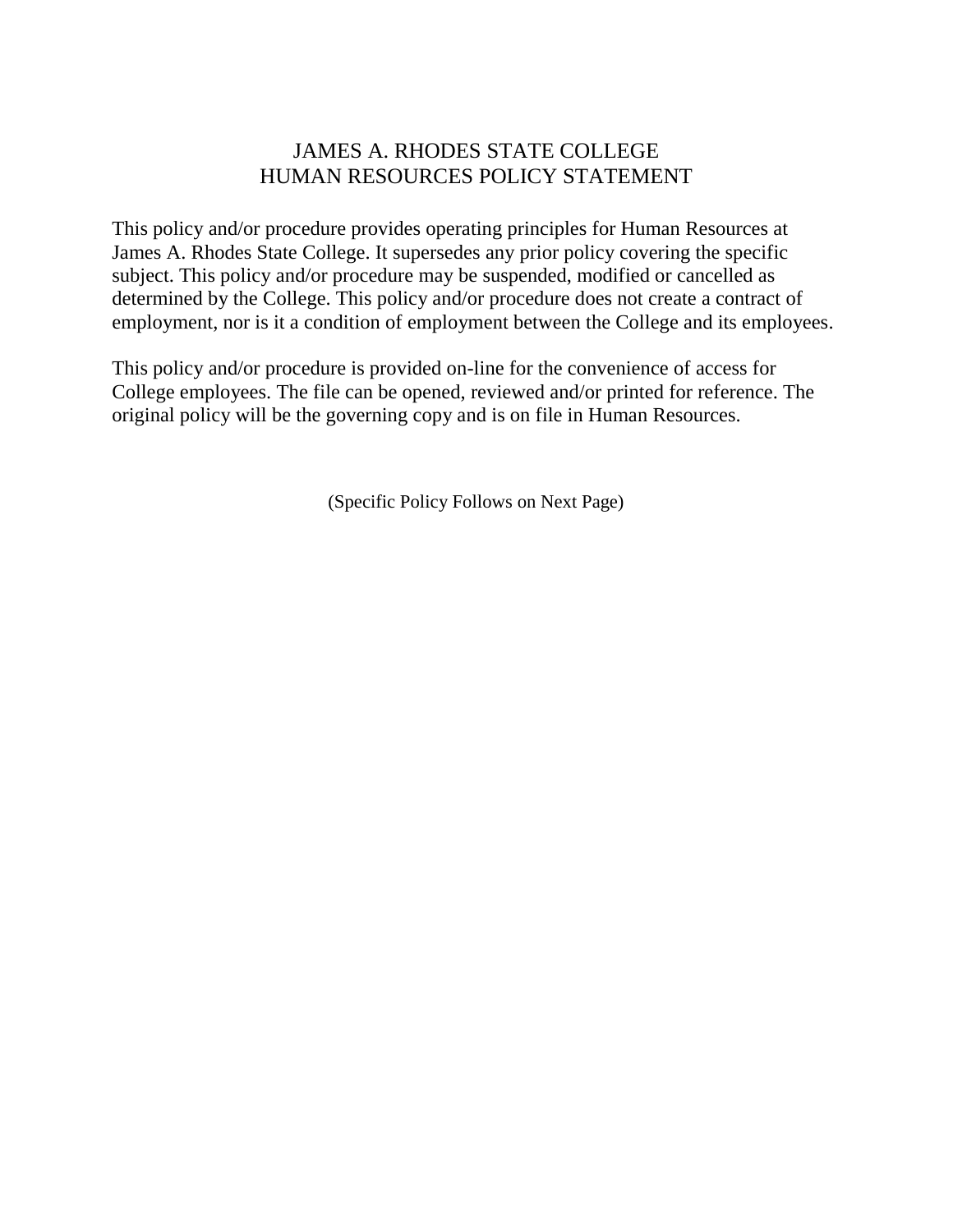

## **HOURS OF WORK**

#### **Applies to: Faculty and Staff**

#### A. **Policy Guidelines**

The standard work week is forty hours. As a general rule, the College's regular business hours are Monday through Friday 8 a.m. to 5 p.m. with a one hour lunch. However, business hours may be adjusted by administration from time to time depending upon the need and/or work requirements. Scheduling of work must be arranged to support operational needs of the College and to effectively deliver customer service. Employees will be compensated for their work in accordance with the Fair Labor Standards Act (FLSA).

### B. **Definitions**

- 1. Exempt Staff. Staff exempt from overtime pay according to federal and state law.
- 2. Non-exempt Staff. Staff eligible for overtime pay according to federal and state law.
- 3. Overtime compensation. Overtime pay provided to non-exempt staff who are required by the College to be in an active pay status for more than 40 hours in a work week.

#### C. **Non-exempt Staff and Overtime Compensation**

- 1. Non-exempt staff will be paid only for actual hours worked unless they receive benefits under the College's leave policy, disability or other policy or benefit program.
- 2. Non-exempt staff must request and receive approval through their supervisor, and subsequently the respective cabinet member, prior to working overtime. All signatures of approval must be on the appropriate timesheet before the non-exempt staff member submits the timesheet for payment.
- 3. Non-exempt staff earn overtime at the rate of one and one-half times their regular base rate of pay. Pay for overtime worked will be paid no later than the end of the next pay period.
- 4. When a non-exempt staff member, who is eligible for overtime compensation, is required by the staff member's supervisor to work on the day observed as a holiday, the staff member shall be entitled to pay for such time worked at one and one-half times his/her regular base rate in addition to his/her regular pay. Payment at such rate shall be excluded in the calculation of hours in active pay status.

#### D. **Exempt Staff and Overtime Compensation**

- 1. Exempt staff are paid on a salary basis.
- 2. Exempt staff are not eligible for overtime compensation for hours worked in excess of 40 per week. Scheduling of exempt staff should follow these principles: